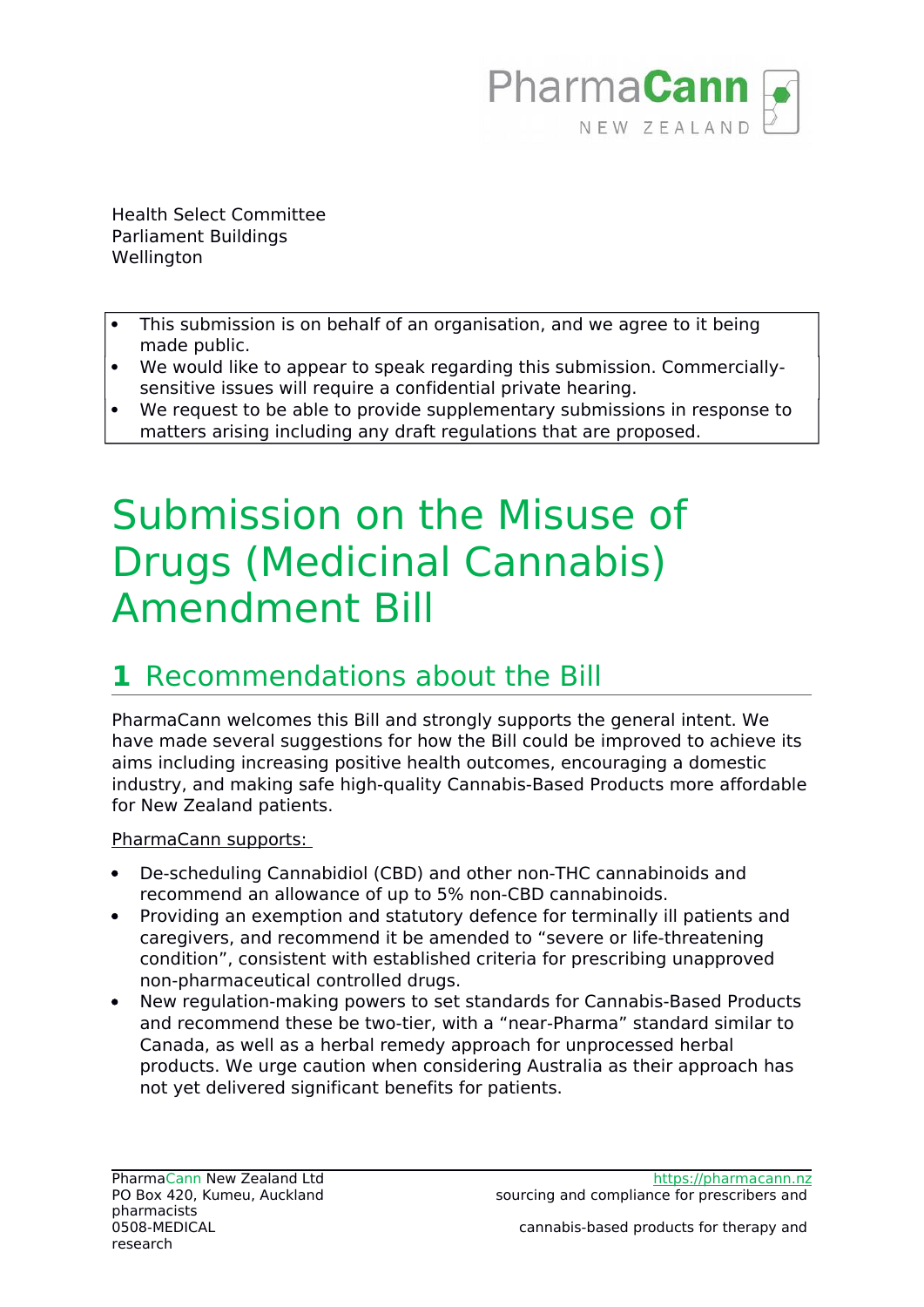Reviewing the exemption and statutory defence provisions, all related regulations, and the Medicinal Cannabis Scheme, to ensure they enable safe and affordable access to Cannabis-Based Products.

#### **1.1 A summary of all recommendations contained in PharmaCann's submission:**

- 1. De-schedule cannabidiol, all other non-psychoactive cannabinoids, and consider de-scheduling all cannabinoids not explicitly listed in MoDA.
- 2. Amend the existing hemp regulations to allow hemp licences to be used for CBD (or other cannabinoid) extraction.
	- a. We recommend setting a point that the hemp licence covers to; for example, whole plant primary extraction. Further refinement or manufacturing would require a manufacturing licence under the Medicines Act.
- 3. An exemption be made to the definition of CBD Products for those produced as herbal remedies and with no therapeutic claims, such as naturally produced balms and tinctures.
- 4. Strengthen the exemption and statutory defence to further reduce the likelihood of prosecutions.
- 5. Extend the exemption and statutory defence to caregivers as well as patients.
- 6. Extend the exemption and statutory defence to cover all "severe or lifethreatening" conditions, not just those certified as having less than 12 months to live.
- 7. Allow patients and caregivers who qualify for the exemption to procure cannabis-Based Products from licit sources, such as the PharmaCann platform.
- 8. A two-tiered system for CBP standards: GMP or 'near-pharma' for products that are prescribed, such as high-strength products or isolated compounds, and an alternative medicine or herbal remedy approach for patients to access food-grade low-strength or unprocessed products for therapeutic reasons.
- 9. Recognise pharmaceutical standards, designed for regular medicines, are a significant blockage preventing domestic production and exponentially raising prices for patients.
- 10.Review the process for having a CBP approved as a medicine, with a view to streamlining the process and potentially "grandfathering" cannabis (like aspirin and others) in recognition of its widespread historical use.
- 11.Amend s14(3) of MoDA to allow licences to be issued to authorise consumption for therapeutic use. This can be achieved by adding to section 7 of the Bill a new clause (2):
	- a. Delete section 14(3) and insert a new section 14(3): "Except in the case of a licence issued for the purpose of research or study, no licence granted under this Act shall authorise the consumption, injection, or smoking of any controlled drug."
- 12.Insert into regulation 22 2(C) the words "A Cannabis-Based Product or CBD Product" and insert a definition of a Cannabis-Based Product into regulation 2
	- (1) Interpretations. The new regulation 22 2(C) would read:
		- a. "the approval of the Minister under subclause (1) is not required for the supply, administration, or prescribing of- (C) Cannabis-Based Product or CBD Product."
- 13.Amend s14 to allow products to be exported for commercial purposes.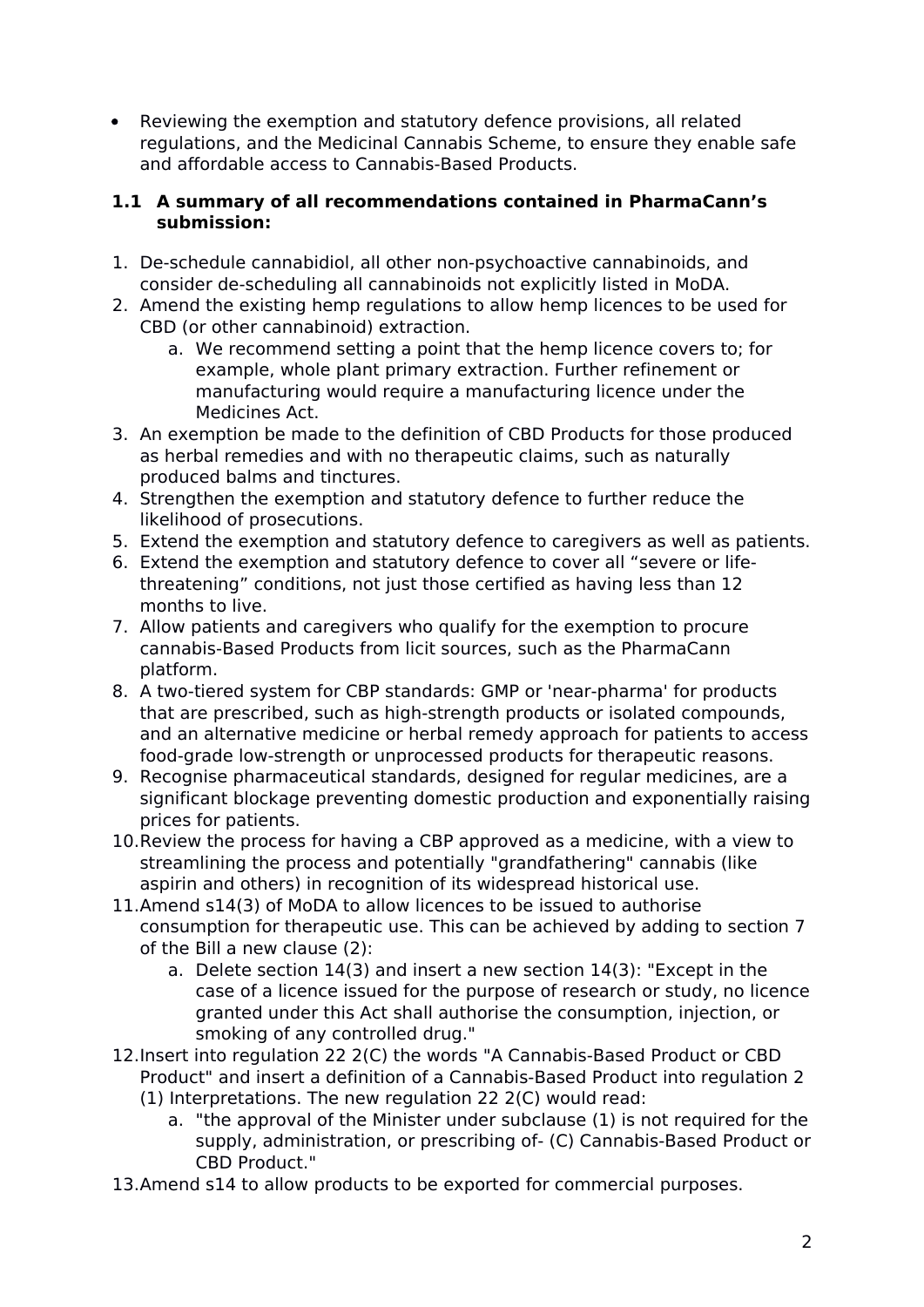- 14.Not counting historic or minor cannabis convictions in any police check or assessment relating to a licence.
- 15.Increase funding for cannabis-related research.
- 16.Amend the hemp regulations to allow production of placebos.
- 17.Review and report on all aspects of this Bill and all other components of the Medicinal Cannabis Access Scheme.
- 18.Consider PharmaCann for membership of any advisory committees.

### 2 Introducing PharmaCann New Zealand Ltd

PharmaCann New Zealand Ltd ("PharmaCann") is a New Zealand company founded with a vision for improving overall health outcomes by making safe and reliable Cannabis-Based Products more accessible in New Zealand. We hope to encourage a domestic cannabis industry that is sustainable, affordable, and operates to the highest standards.

PharmaCann is preparing to apply for licenses for domestic production and distribution of Cannabis-Based Products. We intend to develop products as good as anything available overseas, but at more affordable prices for New Zealand patients.

PharmaCann will be a gold-standard, vertically-integrated, cannabis business. If the regulatory environment allows, we intend to develop and build industryleading cultivation and formulation facilities in New Zealand, and research and develop a range of different products. These could include standardised raw flowers, topicals, oral sprays and drops, extractions using supercritical or solvent methods, and placebo versions for clinical research. Our products will be:

- Produced using innovative and sustainable methods in New Zealand;
- Manufactured to appropriate standards;
- Distributed through our portal [\(https://pharmacann.nz/\)](https://pharmacann.nz/) to prescribers and pharmacies;
- Available for clinical trials in New Zealand;
- More affordable than existing products;
- Exported in raw, processed or finished form where it is legal to do so.

PharmaCann intends to build extraction and QA/QC labs to GMP standard. We believe processing and extraction to the highest levels will add value and allow us to make products that can be sold around the world. However, for reasons of patient affordability and urgency, we strongly recommend also allowing production of 'near-Pharma' and food-grade CBPs.

PharmaCann's initial product range called Satinol®, formulated as CBD-only capsules, high-THC capsules, and a balanced oil, could be market ready within six months of the appropriate licences being obtained, if near-Pharma or foodgrade products are permitted. Attaining GMP certification will take significantly longer. Product concept designs<sup>[1](#page-2-0)</sup> are shown below:

<span id="page-2-0"></span><sup>1</sup> All text is for illustrative purposes only. Satinol® is a trademark of PharmaCann New Zealand Ltd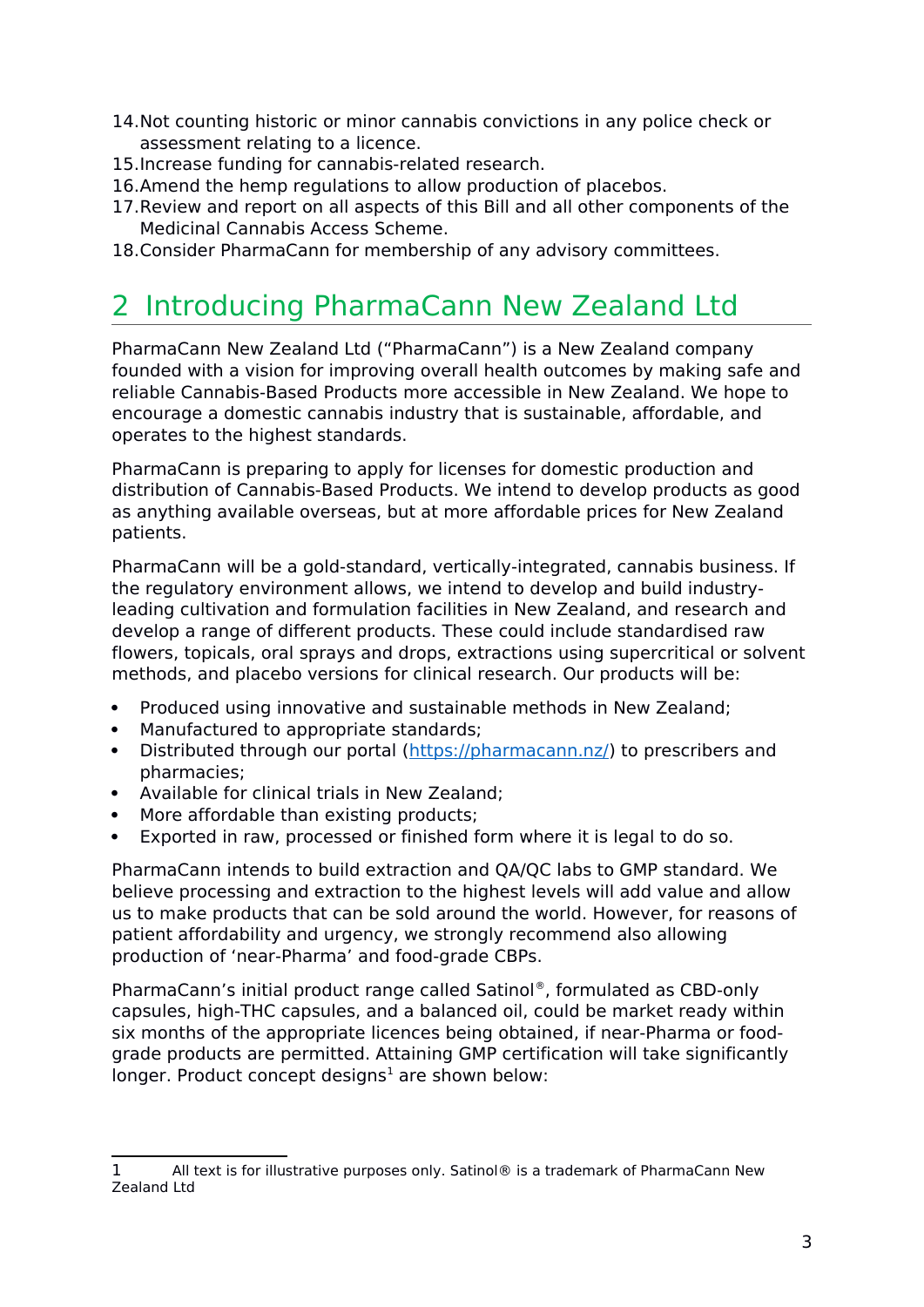

Our crops will be cultivated at secure purpose-built facilities following Standard Operation Procedures that are designed to produce standardised levels of Active Pharmaceutical Ingredients (API), such as THC and CBD, within the acceptable variation for herbal medicines. We intend to manufacture in secure, controlled, energy-efficient, indoor facilities and hybrid greenhouses like the example shown below:[2](#page-3-0)



In addition to manufacturing Cannabis-Based Products, our proprietary platform, [www.PharmaCann.nz,](http://www.PharmaCann.nz/) will be an ordering and regulatory compliance portal for New Zealand prescribers and pharmacists.

There are currently eight different pathways for prescribing cannabis-Based Products, depending on whether they are CBD, THC, approved, unapproved, pharma grade or non-pharma grade. The PharmaCann platform will make the process simpler for prescribers by automating reporting and ensuring compliance, preselecting a range of CBPs made to appropriate standards. Making it easier for prescribers will lead to more affordability for patients.

We believe our plans to produce Cannabis-Based Products in New Zealand will benefit patients, prescribers and regulators – and create employment and generate export revenues – however they require significant up-front investment. The development of this business has highlighted several obstacles

<span id="page-3-0"></span><sup>2</sup> Canadian Licensed Producer greenhouse shown for illustrative purposes only – exact design may vary. © Ceres Greenhouses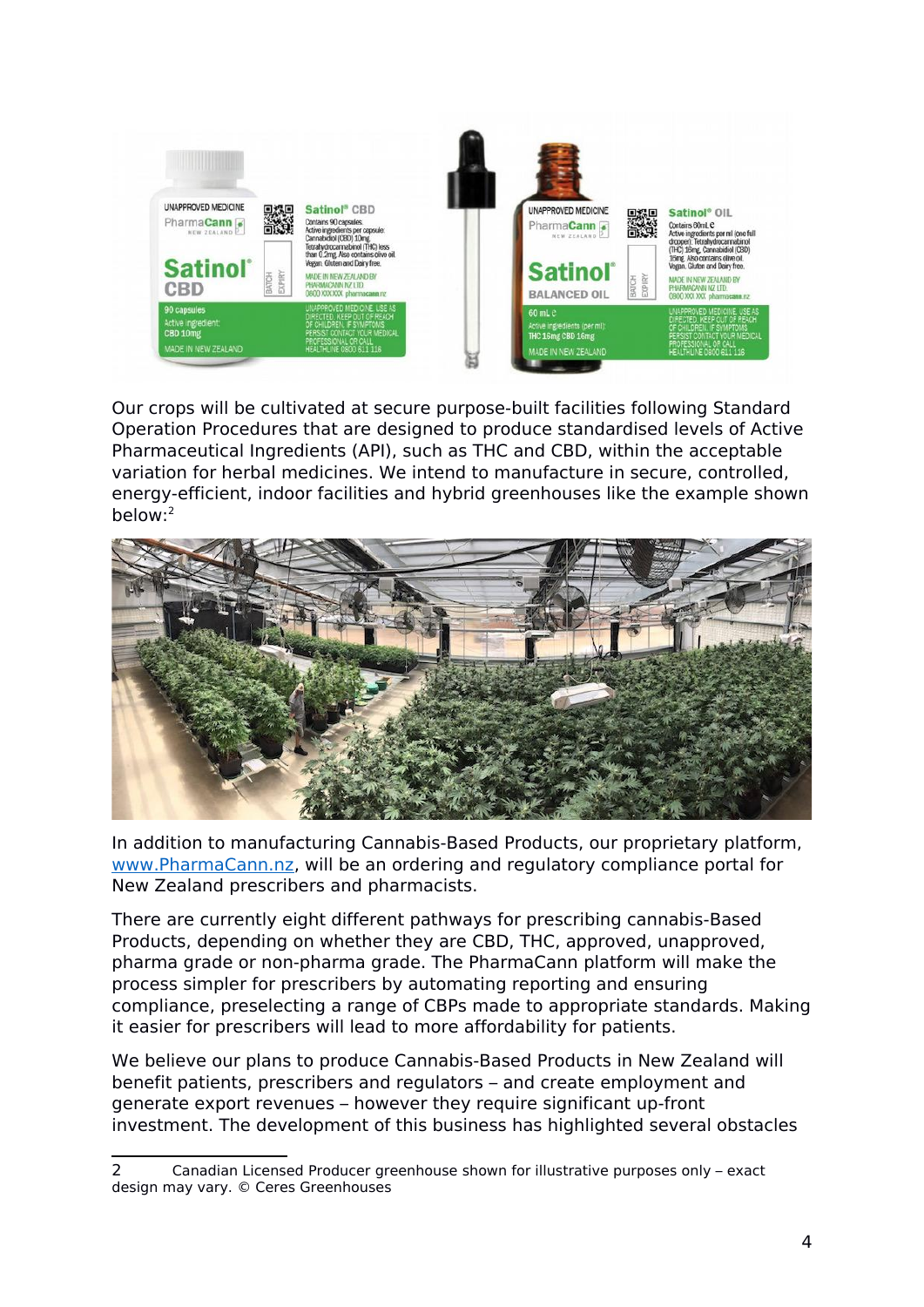and uncertainties that are not addressed by the Bill in its current form. PharmaCann's objective in writing this submission is to outline areas of concern from a business perspective. About medicinal cannabis

#### **2.1 Medicinal cannabis in New Zealand**

One in twenty New Zealanders currently uses illicit cannabis therapeutically<sup>[3](#page-4-0)</sup> – approximately 165,000 people. The most common conditions for New Zealand patients are chronic pain (40%), nausea (11%), depression (26%), anxiety/nerves (27%), and others (43%) including epilepsy, Parkinson's and other movement disorders, MS and other inflammatory disorders, gastrointestinal disorders such as Crohn's and IBS, fibromyalgia, glaucoma, migraine, osteoporosis, and sleep disorders.[4](#page-4-1)

A small number of Cannabis-Based Products are legally available under certain circumstances, but it is a complex and time-consuming process and the available products are costly to patients. We understand there are currently fewer than 100 active prescriptions.

During the 2017 election Labour campaigned to "Introduce legislation to make medicinal cannabis available for people with terminal illnesses or in chronic pain".[5](#page-4-2) This bill is part of a package of reforms to create a Medicinal Cannabis Scheme<sup>[6](#page-4-3)</sup> including:

- a review of how cannabis is prescribed,
- **•** encouraging domestic cultivation and manufacture,
- **•** establishing minimum quality standards for products,
- creating an agency to oversee domestic production and comply with UN drug conventions.

PharmaCann New Zealand welcomes and supports the development of this Medicinal Cannabis Scheme.

#### **2.2 International experience**

Several countries have implemented medicinal cannabis access schemes in recent years. As our closest neighbour and largest trading partner, Australian reforms have received much attention here. Medicinal cannabis was "legalised" in 2016 in Australia. At a federal level this has meant removing prohibitions on cultivation, manufacture, and export, but little else.

Fewer Australian patients now have access than in New Zealand on a per capita basis, and no Australian-made products have yet made it to market. Reforms

<span id="page-4-0"></span><sup>3</sup> https://www.stuff.co.nz/national/health/79193936/one-in-20-new-zealanders-usingcannabis-for-medical-reasons--study

<span id="page-4-1"></span>Pledger M J, Martin G, Cummings J; New Zealand Health Survey 2012/13: characteristics of medicinal cannabis users. New Zealand Medical Journal 22nd April 2016, Volume 129 Number 1433. [https://www.nzma.org.nz/journal/read-the-journal/all-issues/2010-2019/2016/vol-129-no-](https://www.nzma.org.nz/journal/read-the-journal/all-issues/2010-2019/2016/vol-129-no-1433-22-april-2016/6865)[1433-22-april-2016/6865.](https://www.nzma.org.nz/journal/read-the-journal/all-issues/2010-2019/2016/vol-129-no-1433-22-april-2016/6865) Adds to more than 100% as more than one condition/symptom per patient may be indicated.

<span id="page-4-2"></span><sup>5</sup> http://www.labour.org.nz/100days

<span id="page-4-3"></span><sup>6</sup> https://www.health.govt.nz/our-work/regulation-health-and-disability-system/medicinescontrol/misuse-drugs-medicinal-cannabis-amendment-bill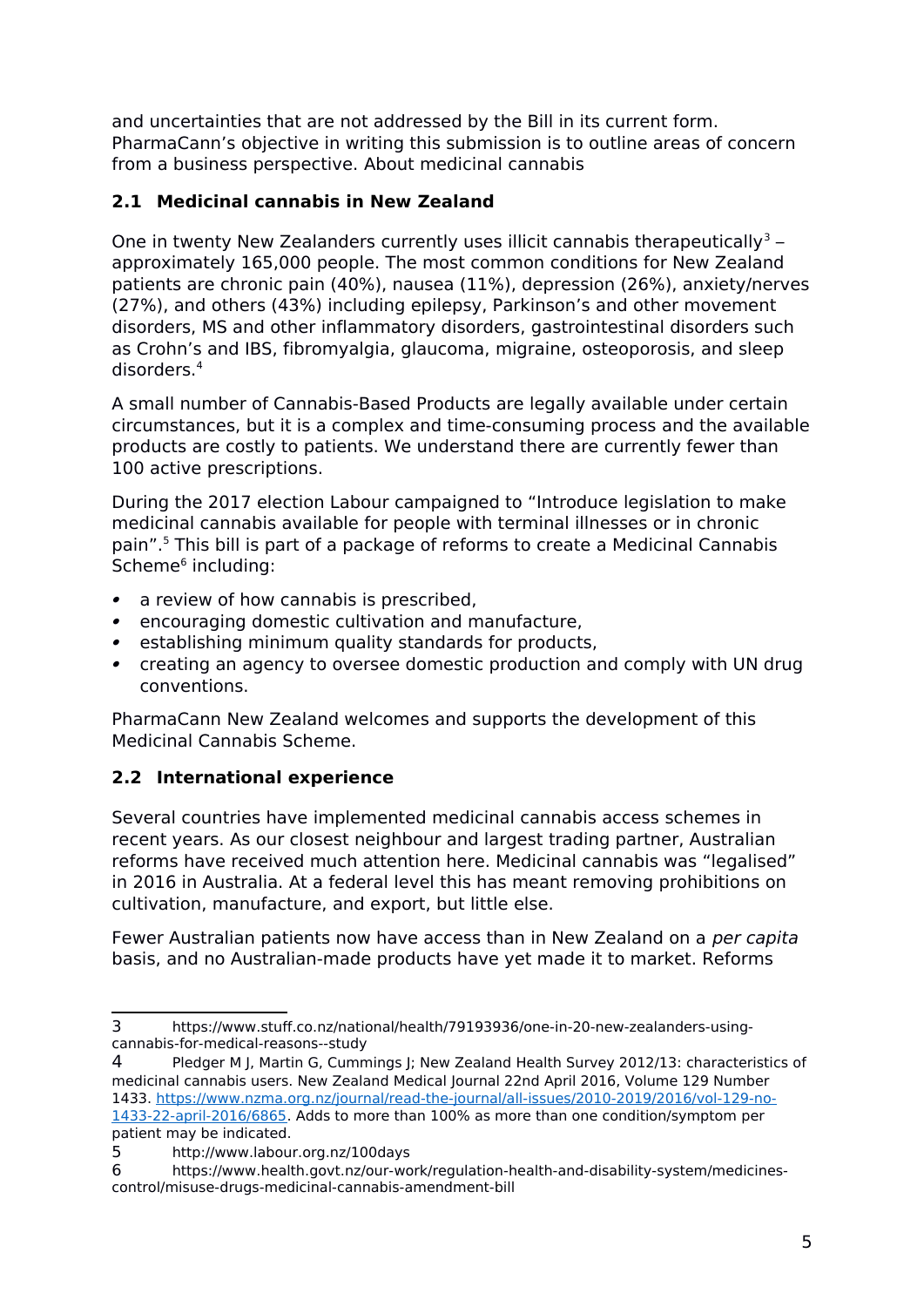enacted in Australia have encouraged a corporate-style business model due to the large capital investment required.

The benefits of the Australian approach appear to be lower than in Canada, the United States and Israel, which allow patients to access herbal cannabis produced to a food grade standard as well as a pharmaceutical standard.

## **3** Analysis of the Bill

We support the guiding principles of the Bill<sup>[7](#page-5-0)</sup>, expressed in the explanatory note, of "fairness, safety and quality, and compassion."[8](#page-5-1)

#### **3.1 De-scheduling Cannabinol (CBD)**

Section 4 of the Bill de-schedules CBD by amending Section 2 (Interpretations) of the Misuse of Drugs Act 1975. CBD is not currently listed in the Misuse of Drugs Act 1975 however is considered by the Ministry of Health to be captured as an isomer of THC. By this reasoning CBD is considered a Class B controlled drug as it is a "preparation of cannabis".

PharmaCann recognises the need for caution as the exact pharmacological mechanism of CBD is not yet known. However, we should also recognise CBD has been consumed for thousands of years. In recent years with widespread medical use there have been no reports of overdose, addiction, or psychoactivity. The historic record available for CBD supports it not being considered a controlled drug. Of note, CBD is over the counter in most comparable countries with the exception of Australia.

The World Health Organisation recently reviewed the status of cannabidiol<sup>[9](#page-5-2)</sup> and said:

"cannabidiol does not appear to have abuse potential or cause harm... [Current information] does not justify scheduling of the substance."

We support de-scheduling cannabidiol. This clause improves on a similar regulation<sup>[10](#page-5-3)</sup> issued in August 2017, It makes clear CBD is not covered by the Misuse of Drugs Act 1975 (MoDA) and so reduces some regulatory requirements for prescribers and pharmacists, and makes importation, distribution, and local production more straightforward.

#### **3.1.1 Other cannabinoids should be included**

Tetrahydrocannabinol (THC) is the only cannabinoid listed in the schedules of the Misuse of Drugs Act. We question why this clause applies only to cannabidiol. There are other cannabinoids which produce no psychoactive effect and/or have promising therapeutic uses, including CBC (cannabichromene), CBN (cannbinol), CBG (cannabigerol), THCv (tetrahydrocannabivarin), and CBDv (cannabidivarin), and these should be included in this clause along with CBD.

<span id="page-5-1"></span>8 http://www.legislation.govt.nz/bill/government/2017/0012/latest/d56e2.html

<span id="page-5-0"></span><sup>7</sup> http://www.legislation.govt.nz/bill/government/2017/0012/latest/whole.html#DLM7518707

<span id="page-5-2"></span><sup>9</sup> http://www.who.int/features/qa/cannabidiol/en/

<span id="page-5-3"></span><sup>10</sup> http://www.legislation.govt.nz/regulation/public/2017/0198/latest/whole.html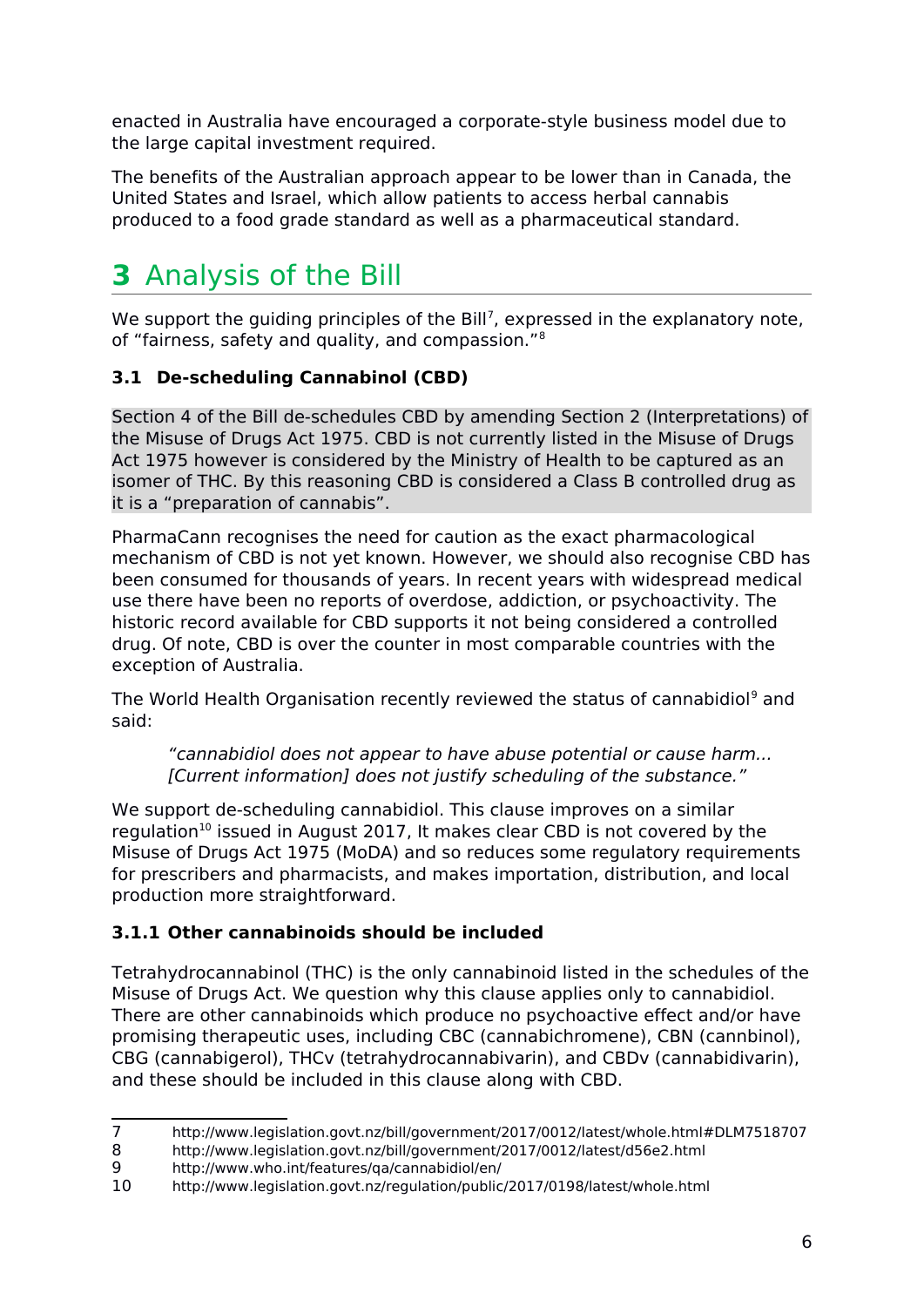#### **3.1.2 Proposed tolerance should be increased**

The proposed "contamination" tolerance of up to 2 per cent total other cannabinoids is possible to achieve but may greatly limit options for patients and reduce affordability. We recommend increasing the tolerance to perhaps 5 per cent and/or amending it to count only tetrahydrocannabinol (THC), as that is the only cannabinoid which is a controlled drug.

#### **3.1.3 Avoid capturing non-therapeutic products**

The proposed definition of a "CBD Product" may inadvertently capture hempderived products such as body care products, foods, and balms. We propose making a specific exemption in the definition of CBP Product for those produced as herbal remedies and with no therapeutic claims, such as naturally produced balms and tinctures. These should not be subject to the Medicines Act but should still be produced to appropriate standard in a registered premise by trained workers. This is consistent with our recommendation for a two-tier standard for the quality of medicinal cannabis products (see 4.3 below).

We recommend:

- De-scheduling cannabidiol, all other non-psychoactive cannabinoids, and consider de-scheduling all cannabinoids not explicitly listed in MoDA.
- Amend the existing hemp regulations to allow hemp licences to be used for CBD (or other cannabinoid) extraction. We recommend setting a point that the hemp licence covers to; for example, whole plant primary extraction. Further refinement or manufacturing would require a manufacturing licence under the Medicines Act.
- An exemption be made to the definition of CBD Products for those produced as herbal remedies and with no therapeutic claims, such as naturally produced balms and tinctures.

#### **3.2 Statutory defence for terminally ill patients**

Sections 5 and 6 of the Bill amends Sections 7 and 13 of the Misuse of Drugs Act 1975, to create an exemption and statutory defence for a terminally ill patient who "procures, possesses, consumes, smokes, or otherwise uses" cannabis or a cannabis preparation, and/or possesses a cannabis utensil.

Because it will take some time for a domestic industry to bring products to market, and we support the Bill's principles of fairness and compassion, PharmaCann supports measures to immediately protect patients and their caregivers and provide access on compassionate grounds, however we are concerned the proposed statutory defence may not go far enough to provide significant protection over the existing police discretion.

The exemption should apply to all "severe and debilitating" conditions, not only those certified as having less than one year to live. This would be consistent with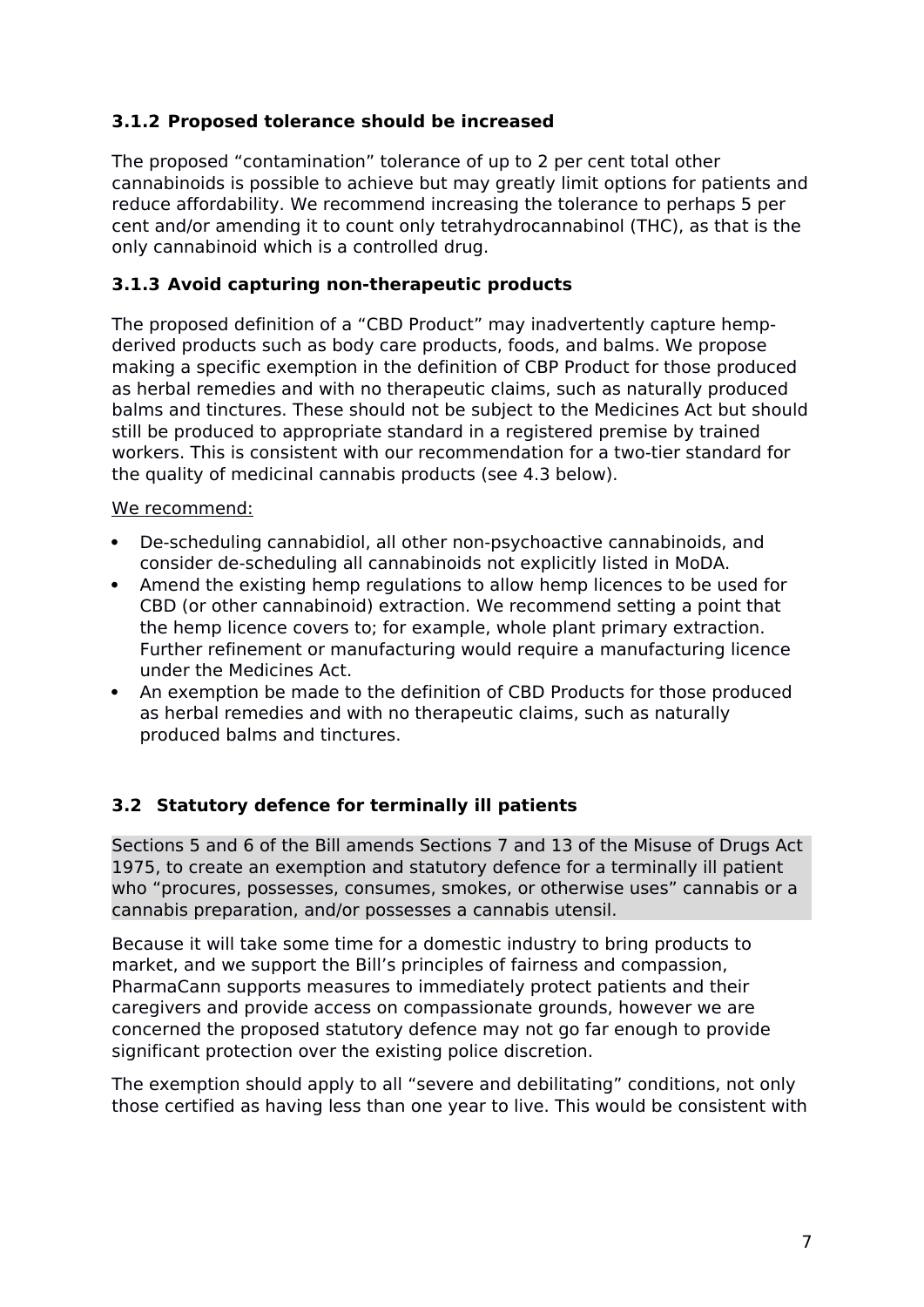the principle of compassion and fairness, and with existing policy settings for unapproved products $^{11}$  $^{11}$  $^{11}$ .

Allowing patients to 'procure' cannabis may be considered a de facto licence and may put unreasonable pressure on family members, caregivers and healthcare workers to obtain illicit cannabis on their behalf – yet provides them with no legal protection. We note the Ministry of Health has said the exemption as currently worded may encourage law enforcement agencies to bring prosecutions to test out the boundaries of this provision.<sup>[12](#page-7-1)</sup>

In lieu of allowing procurement from illicit sources, we recommend allowing patients and caregivers to obtain it from licit sources. PharmaCann's platform could be used to provide patients with access to Cannabis-Based Products including cannabidiol products that we import, distribute, or produce locally. Our platform incorporates automatic reporting and auditing functionality and ensures only authorised persons can access the system.

We recommend:

- Strengthening the exemption and statutory defence to further reduce the likelihood of prosecutions.
- Extending the exemption and statutory defence to caregivers as well as patients.
- Extending the exemption and statutory defence to cover all severe and debilitating conditions, not just those certified as having less than 12 months to live.
- Allow patients and caregivers who qualify for the exemption to procure cannabis-Based Products from licit sources, such as the PharmaCann platform.

#### **3.3 Regulations to create new standards for Cannabis-Based Products**

Section 7 of the Bill amends Section 14 (Licences) of the Misuse of Drugs Act 1975, to enable new regulation-making powers to set new minimum quality standards for products that contain controlled drugs manufactured, imported, or supplied under a licence granted by the Misuse of Drugs Act, including Cannabis-Based Products.

We support the intention to encourage domestic production while promoting safety and quality by creating new standards for Cannabis-Based Products (CBPs). We agree current pharmaceutical standards, designed for regular medicines, are a significant blockage preventing domestic production and exponentially raising prices for patients.

A market analysis performed by PharmaCann has shown pharmaceutical-grade products such as Sativex® and some of Tilray®'s range are sold for approximately ten times more than they could be available for, if manufactured locally.

<span id="page-7-0"></span><sup>11</sup> https://www.health.govt.nz/our-work/regulation-health-and-disability-system/medicinescontrol/prescribing-cannabis-based-products

<span id="page-7-1"></span><sup>12</sup> https://www.health.govt.nz/our-work/regulation-health-and-disability-system/medicinescontrol/misuse-drugs-medicinal-cannabis-amendment-bill/advice-governments-medicinal-cannabis-100-day-commitment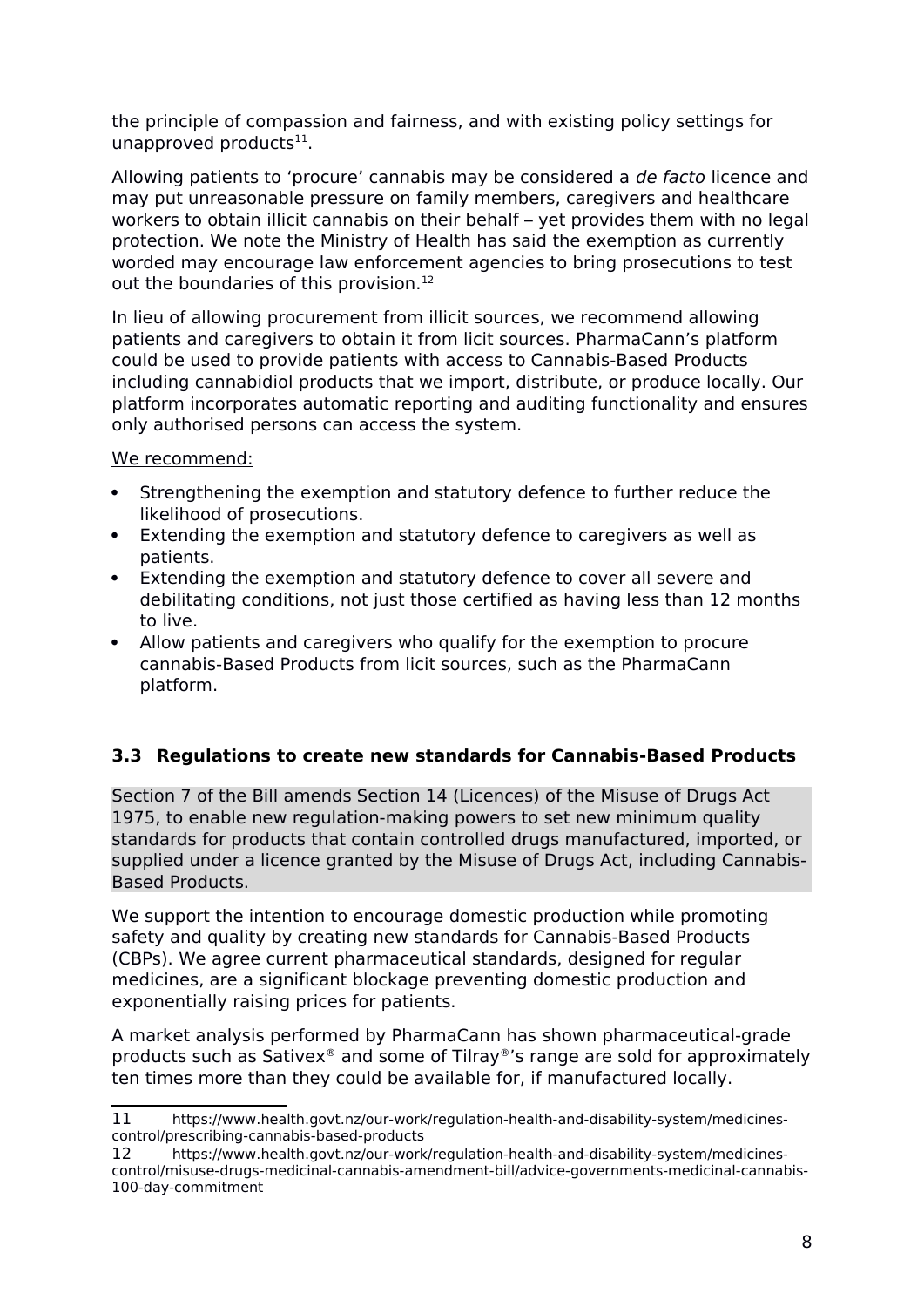

Of note, Tilray®, Bedrocan® and other manufacturers in Canada and Europe produce cannabis flowers to GMP standard (pictured above) and market it for reasonable prices comparable to illicit cannabis. It is New Zealand's additional requirements of medicinal cannabis being considered both a controlled drug and a pharmaceutical medicine that push costs and retail prices to unaffordable levels. To remedy this, we recommend a two-tiered system (see below).

PharmaCann is confident we can manufacture CBPs that are as good as anything available overseas, at more affordable prices for New Zealand patients. However there remain significant legislative and regulatory hurdles to overcome for this to happen, and it is not clear from the Bill how exactly this will be achieved. We assume there will be a package of regulations to follow, including but not limited to the new regulatory making power contained in section 7 of the Bill.

#### **3.3.1 Two-tier standards for CBPs**

PharmaCann aspires to produce CBPs to GMP grade and distribute them through our proprietary online portal. It could be in our best interests to advocate for expensive pharmaceuticals and GMP production. However, we believe a twotiered approach would achieve the best outcomes for patients while providing safety and assurance for prescribers. Such an approach is not uncommon overseas (for example: Europe, Canada, US states). We urge you to consider approaches wider than just that found in Australia, which appears to have not yet provided significant benefits for patients.

We recommend:

 A two-tiered system for CBP standards: GMP or 'near-pharma' for products that are prescribed, such as high-strength products or isolated compounds, and an alternative medicine or herbal remedy approach for patients to access food-grade low-strength or unprocessed products for therapeutic reasons.

#### **3.3.2 Regulatory reforms not currently contained in the Bill**

#### **3.3.2.1Process for approvals, prescriptions, and licensing**

We recommend amending the process for having a CBP approved as a medicine, amending the process for prescribing unapproved CBPs, and removing the current prohibition on issuing licenses to manufacture controlled drugs as a medicine.

<span id="page-8-0"></span><sup>13</sup> © Tilray (Canada) https://www.tilray.com/

<span id="page-8-1"></span><sup>14</sup> © Bedrocan BV (Netherlands) https://bedrocan.com/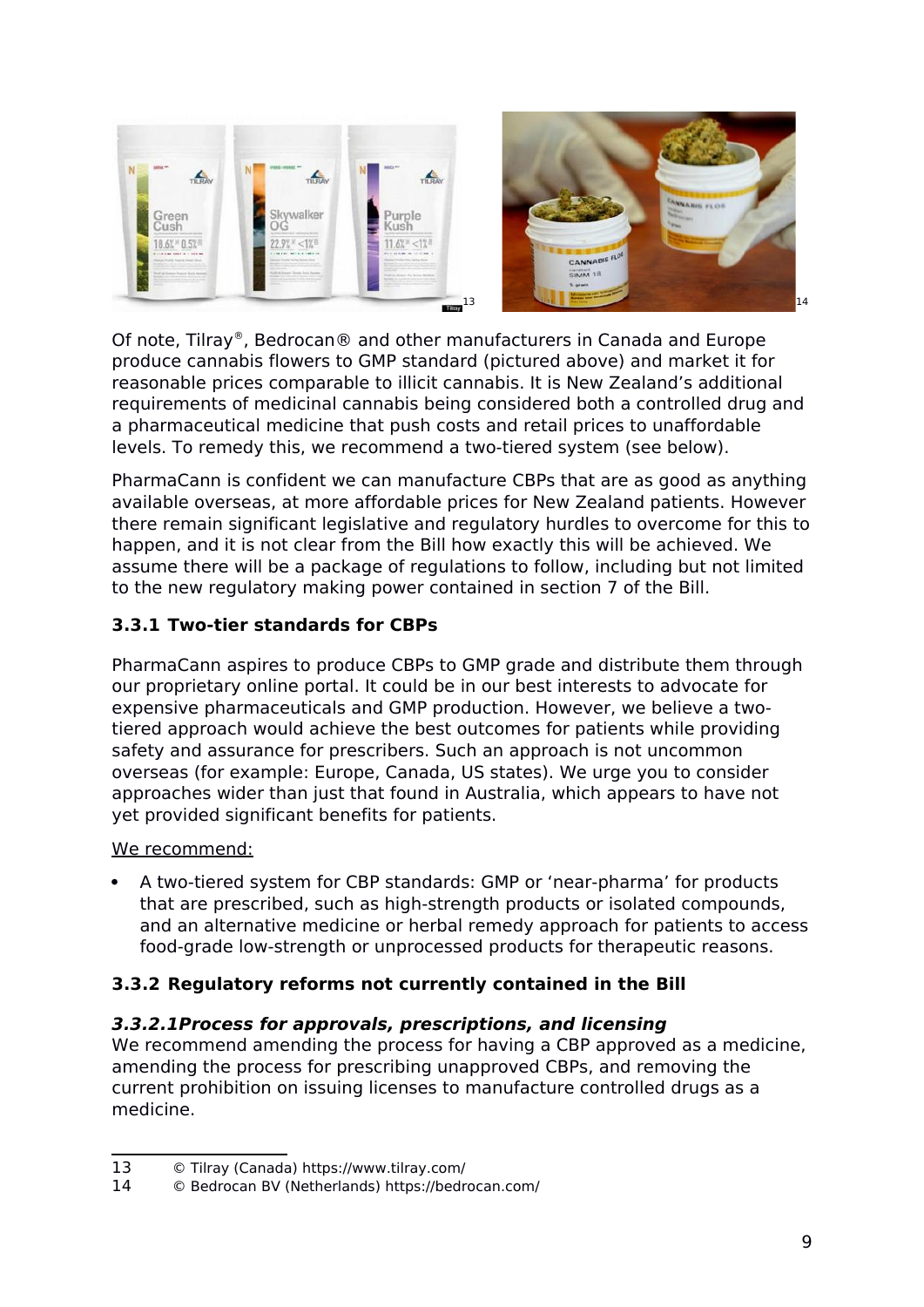The current process for having a CBP approved as a medicine is inappropriate and is a major obstacle in achieving the aims of this Bill. Problems include:

- Approvals require clinical trials, yet research is hampered by the status as a controlled drug;
- Clinical trials require significant investment, yet funding is difficult due to the non-proprietary nature of cannabis as a plant;
- The process tends to encourage single-molecule formulations, but this is often less effective therapeutically than whole-plant oil extracts;<sup>[15](#page-9-0)</sup>
- Medicinal cannabis does not have a Drug Identification Number (DIN), needed to begin the process.

Section 14(3) of MoDA (Licensing) effectively prohibits any products being manufactured in New Zealand, because it says no licence shall be issued which authorises consumption other than for the purposes of research or study.<sup>[16](#page-9-1)</sup>

A relatively straightforward amendment to s22 of the Misuse of Drugs Regulations  $1977<sup>17</sup>$  $1977<sup>17</sup>$  $1977<sup>17</sup>$  could enable prescriptions by GPs without needing special Ministerial approval.

#### We recommend:

- Reviewing the process for having a CBP approved as a medicine, with a view to streamlining the process and potentially "grandfathering" cannabis (like aspirin and others) in recognition of its widespread historical use.
- Amending s14(3) of MoDA to allow licences to be issued to authorise consumption for therapeutic use. This can be achieved by adding to section 7 of the Bill a new clause (2):
	- o Delete section 14(3) and insert a new section 14(3): "Except in the case of a licence issued for the purpose of research or study, no licence granted under this Act shall authorise the consumption, injection, or smoking of any controlled drug."
- Inserting into regulation 22 2(C) the words "A Cannabis-Based Product or CBD Product" and inserting a definition of a Cannabis-Based Product into regulation 2 (1) Interpretations.
	- o The new regulation 22 2(C) would read: "the approval of the Minister under subclause (1) is not required for the supply, administration, or prescribing of— (C) Cannabis-Based Product or CBD Product."

#### **3.3.2.2 Allow exports**

We recommend specifically allowing exports of CBPs. New Zealand's relatively small local market may be unsustainable for firms to operate in, especially if regulations necessitate significant capital requirements to become licensed.

<span id="page-9-0"></span><sup>15</sup> This is the so-called 'entourage effect'. See Russo, E: Taming THC: potential cannabis synergy and phytocannabinoid-terpenoid entourage effects. Br J Pharmacol. 2011 Aug; 163(7): 1344–1364.<https://www.ncbi.nlm.nih.gov/pmc/articles/PMC3165946/>or Ben-Shabat S, Fride E, Sheskin T, Tamiri T, Rhee MH, Vogel Z, Bisogno T, De Petrocellis L, Di Marzo V, Mechoulam R:. "An entourage effect: inactive endogenous fatty acid glycerol esters enhance 2-arachidonoyl-glycerol cannabinoid activity". European Journal of Pharmacology. 353 (1): 23–31 <https://www.ncbi.nlm.nih.gov/pubmed/9721036>

<span id="page-9-1"></span><sup>16</sup> [http://www.legislation.govt.nz/act/public/1975/0116/latest/whole.html#DLM436422.](http://www.legislation.govt.nz/act/public/1975/0116/latest/whole.html#DLM436422)

S14(3) says "Except in the case of a licence issued for the purpose of research or study, no licence granted under this Act shall authorise the consumption, injection, or smoking of any controlled drug."

<span id="page-9-2"></span><sup>17</sup> http://www.legislation.govt.nz/regulation/public/1977/0037/30.0/whole.html#DLM54846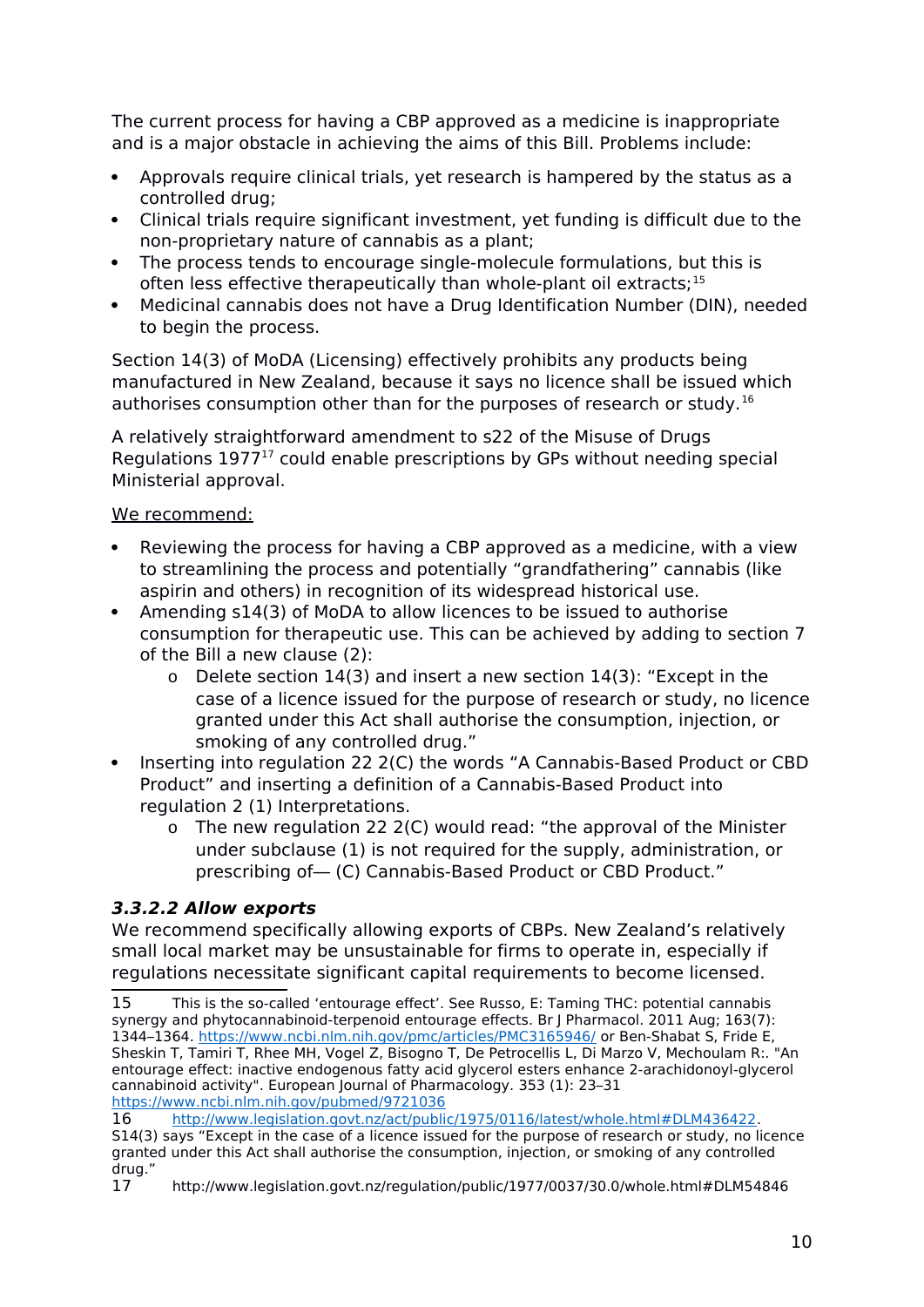Export licences can be issued currently under s14, although only for the purposes of research or study.

#### We recommend:

Amending s14 to allow products to be exported for commercial purposes.

#### **3.3.2.3 Criminal records**

As a high value crop with a risk of diversion, PharmaCann believes responsible persons, license holders and company principals should be of good character with no relevant convictions. We support mandatory training and certification for all key personnel. PharmaCann intends to operate to the highest standard, and all our company employees will be of good character and undergo police checks. However, a minor or historic conviction for cannabis may not be relevant and should not be a barrier to entry into the legitimate workforce.

#### We recommend:

 Not counting historic or minor cannabis convictions in any police check or assessment relating to a licence.

#### **3.3.2.4 Encourage research by removing barriers and increasing funding**

We note this Bill is part of a Government package including regulatory reform and a referendum on legalising personal use to be held at or before the next election. Given this is the likely pathway ahead for New Zealand, we recommend increasing funding for cannabis-related research. Start with baseline studies now, so we have a strong evidence base to make good decisions.

Suggested research topics:

- Baseline studies before and after law reform
- Pain including cancer pain
- PTSD including earthquake survivors
- Working with the Christchurch and Dunedin Study datasets
- $N=1$  trials of individual patients with chronic conditions<sup>[18](#page-10-0)</sup>
- Delivery methods effectiveness, safety, uptake, prevalence
- Strain differences and qualities
- Cultivar selection and breeding for medicinal uses
- Geographic differences and cultivar selection
- Other cannabinoids and active ingredients such as terpenes
- Oil extraction and formulation
- Commercialisation and upscaling

PharmaCann intends to produce placebo versions of all our products and make these available for researchers, including non-active raw flowers, extracts,

<span id="page-10-0"></span><sup>18</sup> For more information about n=1 trials and the issues they resolve, see Lillie et al: The nof-1 clinical trial: the ultimate strategy for individualizing medicine? Per Med. 2011 Mar; 8(2): 161– 173. [https://www.ncbi.nlm.nih.gov/pmc/articles/PMC3118090/,](https://www.ncbi.nlm.nih.gov/pmc/articles/PMC3118090/) Mirza RD, Punja S, Vohra S, Guyatt G (2017). The history and development of N of 1 trials. Journal of the Royal Society of Medicine 2017;110:330-340 [http://jameslindlibrary.org/wp-data/uploads/2017/02/J-R-Soc-Med-2017-08-Mirza-](http://jameslindlibrary.org/wp-data/uploads/2017/02/J-R-Soc-Med-2017-08-Mirza-330-340.pdf)[330-340.pdf,](http://jameslindlibrary.org/wp-data/uploads/2017/02/J-R-Soc-Med-2017-08-Mirza-330-340.pdf) or Duan et al: Single-patient (n-of-1) trials: a pragmatic clinical decision methodology for patient-centered comparative effectiveness research. Journal of Clinical Epidemiology Volume 66, Issue 8, Supplement, August 2013, Pages S21-S28 [https://doi.org/10.1016/j.jclinepi.2013.04.006.](https://doi.org/10.1016/j.jclinepi.2013.04.006)